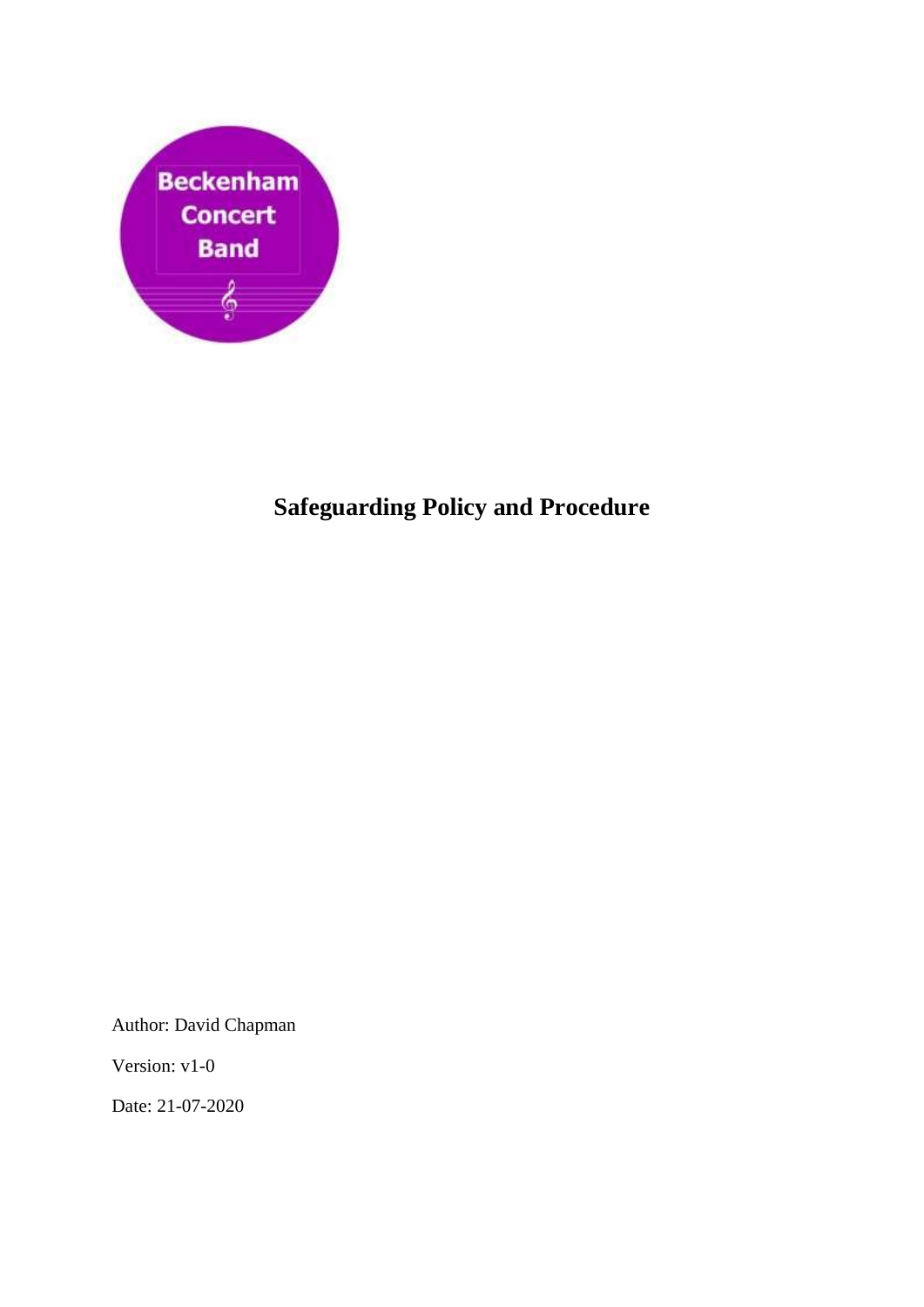# CONTENTS

## Policies

| 1.  |              |                                                                                |  |  |
|-----|--------------|--------------------------------------------------------------------------------|--|--|
| 2.  |              |                                                                                |  |  |
| 3.  |              |                                                                                |  |  |
| 4.  |              |                                                                                |  |  |
| 4.1 |              |                                                                                |  |  |
|     | 4.1.1        |                                                                                |  |  |
|     | 4.1.2        |                                                                                |  |  |
|     | 4.1.3        | How The Beckenham Concert Band might work with vulnerable people 6             |  |  |
|     | 4.1.4        |                                                                                |  |  |
|     | 4.1.5        |                                                                                |  |  |
|     | 4.1.6        |                                                                                |  |  |
| 5.  |              |                                                                                |  |  |
| 5.1 |              |                                                                                |  |  |
| 5.2 |              |                                                                                |  |  |
| 5.3 |              | Ground rules and ways for working regarding safeguarding of vulnerable people7 |  |  |
|     | 5.3.1        |                                                                                |  |  |
|     | 5.3.2        |                                                                                |  |  |
|     | 5.3.3        |                                                                                |  |  |
|     | 5.3.4        |                                                                                |  |  |
|     |              |                                                                                |  |  |
| A.1 |              |                                                                                |  |  |
|     |              |                                                                                |  |  |
|     | A.1.2        |                                                                                |  |  |
|     | A.1.3        |                                                                                |  |  |
|     | A.1.4        |                                                                                |  |  |
|     |              |                                                                                |  |  |
| B.1 |              |                                                                                |  |  |
|     | B.1.1.       |                                                                                |  |  |
|     | <b>B.1.2</b> |                                                                                |  |  |
|     | <b>B.1.3</b> |                                                                                |  |  |
|     | <b>B.1.5</b> |                                                                                |  |  |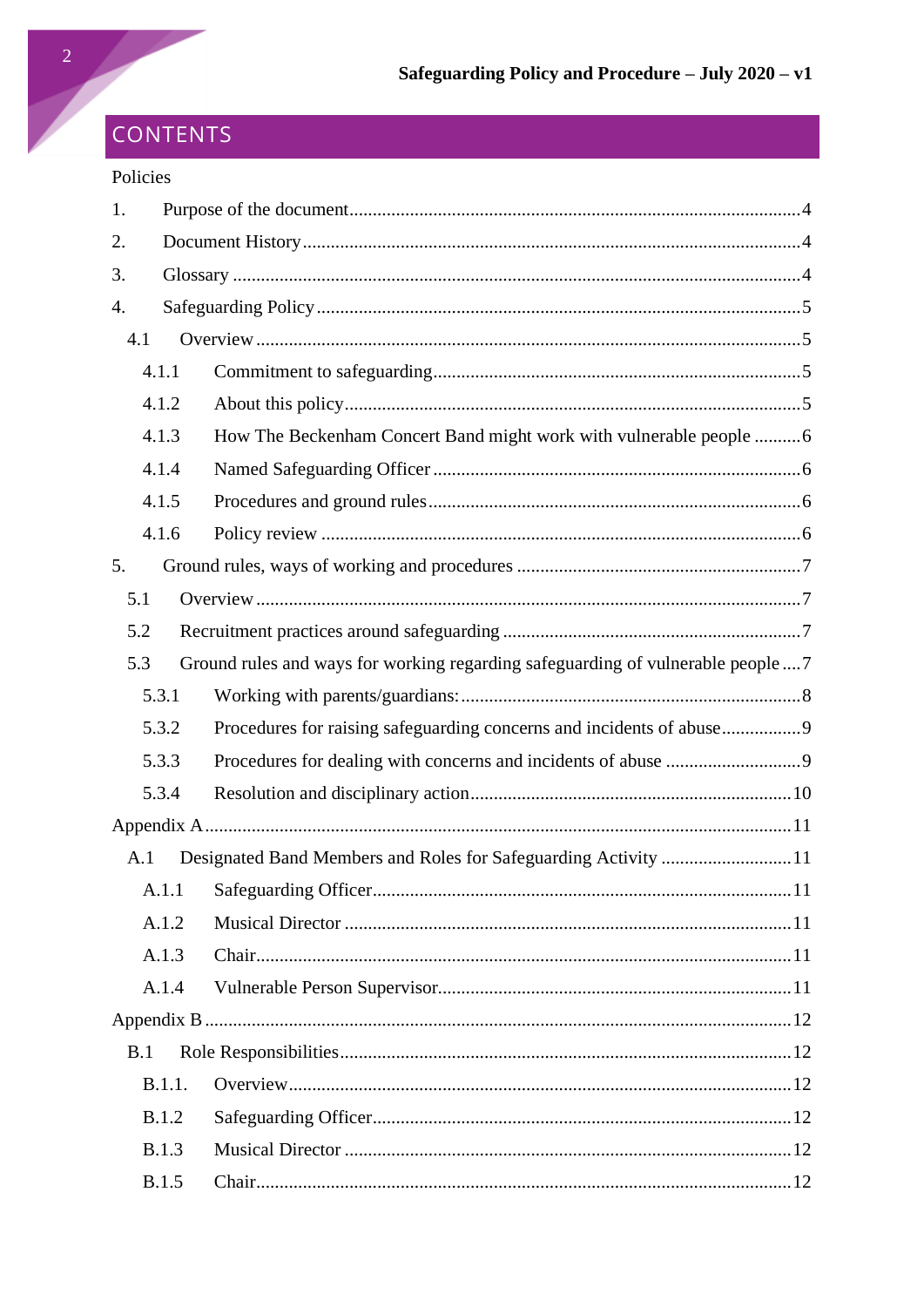

| <b>B.1.4</b> |  |  |  |
|--------------|--|--|--|
|--------------|--|--|--|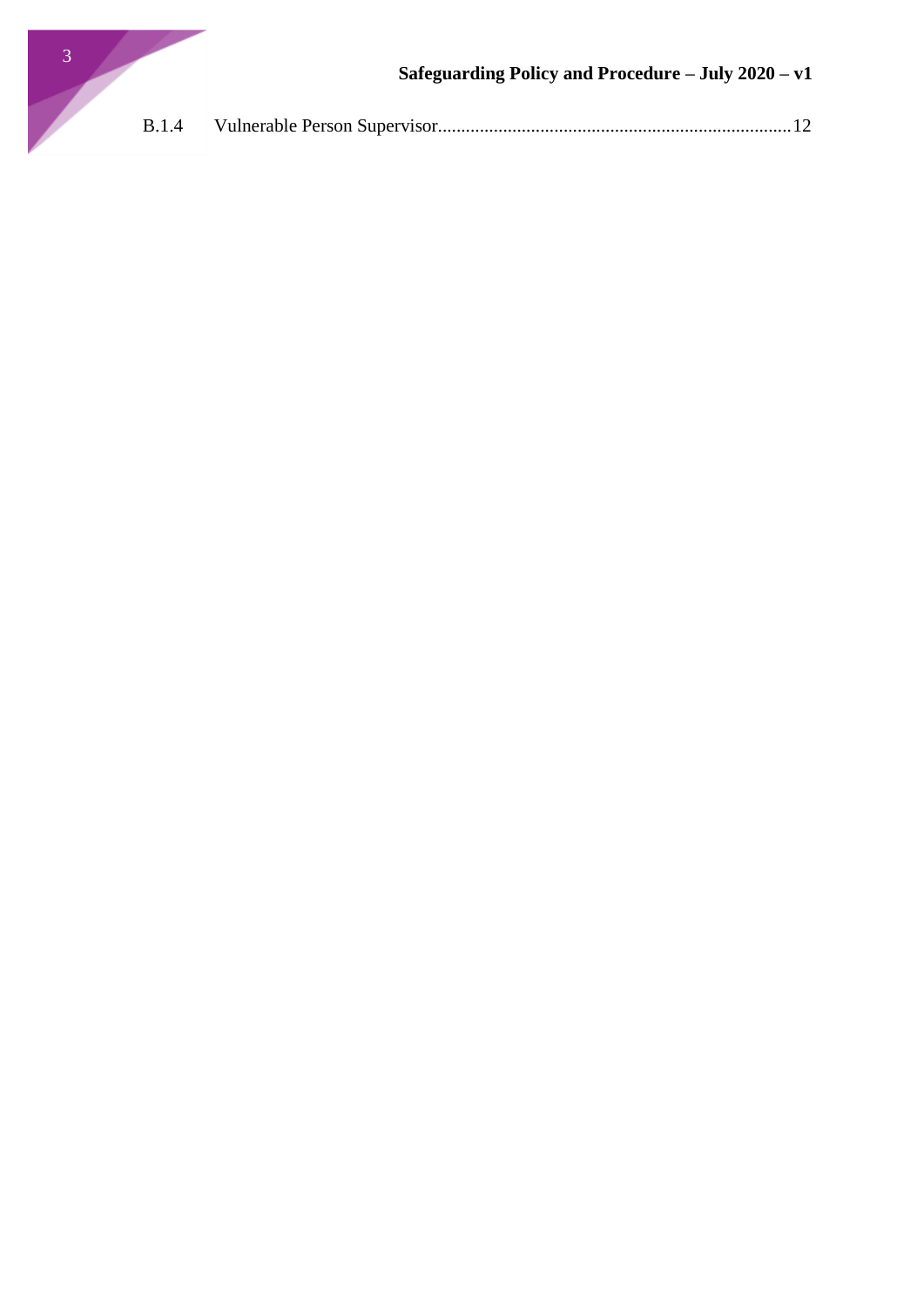## <span id="page-3-0"></span>1. PURPOSE OF THE DOCUMENT

This document sets out the Policy and Procedures adopted by the Beckenham Concert Band with respect to the safeguarding of vulnerable people.

## <span id="page-3-1"></span>2. DOCUMENT HISTORY

Source: Based on the Template provided by Making Music: February 2020

| <b>Version</b> | <b>Comment</b>                                                          | Date      | <b>Author/Amender</b> |
|----------------|-------------------------------------------------------------------------|-----------|-----------------------|
| $0 - 2$        | <b>Second Draft</b>                                                     | 11/5/2020 | David Chapman         |
|                | Names added to Appendix A<br>Published following agreement on 14/7/2020 | 21/7/2020 | David Chapman         |
|                |                                                                         |           |                       |
|                |                                                                         |           |                       |

<span id="page-3-2"></span>

| 3. GLOSSARY                                                          |                                                                                                           |  |  |  |
|----------------------------------------------------------------------|-----------------------------------------------------------------------------------------------------------|--|--|--|
| <b>The Band</b>                                                      | The Beckenham Concert Band                                                                                |  |  |  |
| <b>Code of Practice</b>                                              | Refer's to the UK Governments "Code of Practice for<br>Disclosure and Barring Service Registered Persons" |  |  |  |
| See: https://www.gov.uk/government/publications/dbs-code-of-practice |                                                                                                           |  |  |  |
| <b>Verifier</b>                                                      | The Committee or Band member responsible for processing<br>DBS checks on behalf of The Band               |  |  |  |
| <b>Making Music</b>                                                  | See<br>Organisation supporting musical<br>groups.<br>https://www.makingmusic.org.uk/                      |  |  |  |
| <b>DBS</b>                                                           | Disclosure and Barring Service                                                                            |  |  |  |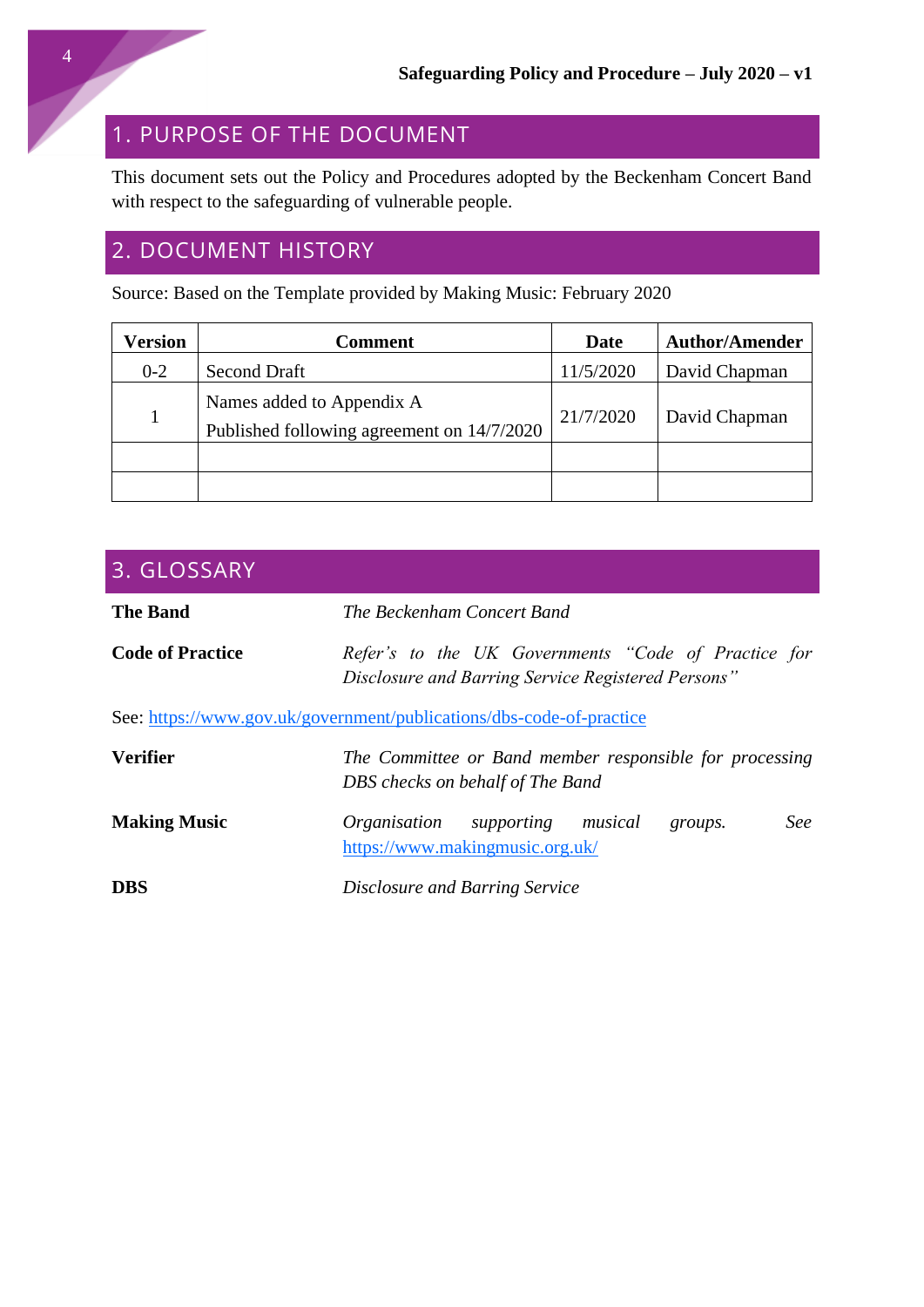## <span id="page-4-0"></span>4. SAFEGUARDING POLICY

#### <span id="page-4-1"></span>4.1 OVERVIEW

#### <span id="page-4-2"></span>4.1.1 COMMITMENT TO SAFEGUARDING

The Beckenham Concert Band believes that a child, young person or adult at risk should never experience abuse of any kind. We recognise that we have a responsibility to promote the welfare of all children, young people and adults at risk. We are committed to safeguarding the well-being of all children, young people and adults at risk we come into contact with and to protecting them from harm.

### <span id="page-4-3"></span>4.1.2 ABOUT THIS POLICY

- This policy applies to; all members, staff (whether employees or freelances), volunteers and anyone working on behalf of The Beckenham Concert Band or taking part in The Beckenham Concert Band activities.
- The purpose of this policy is to provide members, staff and volunteers with the overarching principles that guide our approach to the protection of all vulnerable people
- This policy recognises vulnerable people as:
	- Children up to the age of 16 or young people aged 16-18.
	- Adults aged over 18 at risk as defined by the Safeguarding Vulnerable Groups Act 2006. This might include adults with a learning or physical disability, a physical or mental illness, chronic or otherwise, including an addiction to alcohol or drugs, or reduced physical or mental capacity. This policy also recognises risk is determined by the activity an adult is taking part in and not solely on the personal characteristics or circumstances of the adult, as such any adult can be at risk, and the risk can be temporary.
- This policy aims to:
	- Protect children, young people and adults at risk who are; members of, receive services from, or volunteer for, The Beckenham Concert Band.
	- Ensure members, staff and volunteers working with children, young people and adults at risk are carefully recruited and understand and accept responsibility for the safeguarding of those vulnerable individuals they are interacting with.
	- Ensure that safeguarding of children, young people and adults at risk is a primary consideration when The Beckenham Concert Band undertakes any activity, event or project.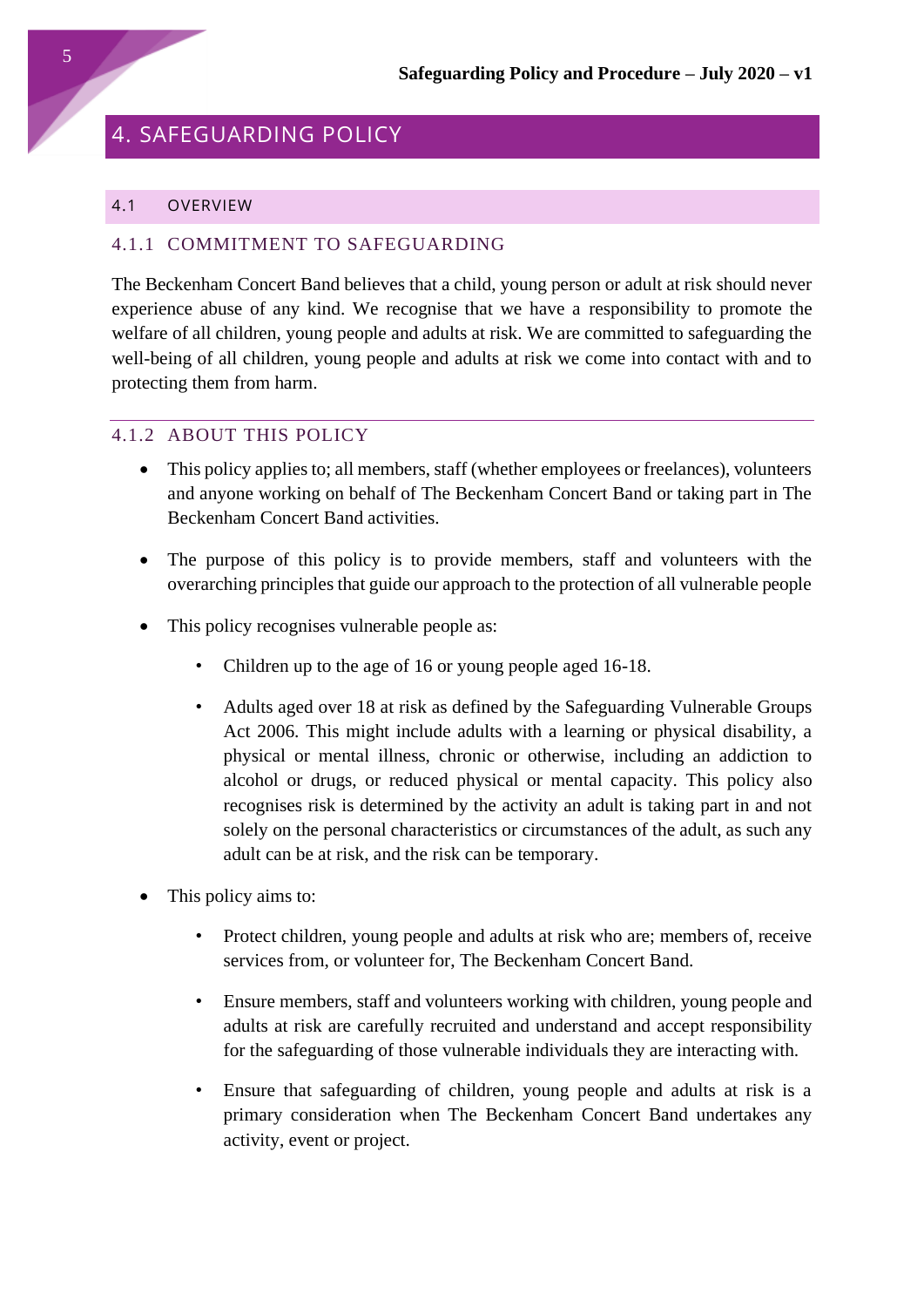## <span id="page-5-0"></span>4.1.3 HOW THE BECKENHAM CONCERT BAND MIGHT WORK WITH VULNERABLE PEOPLE

Membership is open to those over 16 years of age. We run regular rehearsals for members and put on concerts for the general public. As such our involvement with vulnerable people might include, but is not limited to:

- Members of the group who attend rehearsals and concerts
- Relatives and friends of members who attend rehearsals and concerts in a volunteering capacity
- Audience members at public concerts

### <span id="page-5-1"></span>4.1.4 NAMED SAFEGUARDING OFFICER

See Appendix A for designated roles.

The Named Safeguarding Officer has responsibility for safeguarding issues. All queries and concerns relating to safeguarding should be referred to the Named Safeguarding Officer in the first instance.

Any projects, events or other activities that will involve vulnerable people must be planned with the involvement of Named Safeguarding Officer and in line with established procedures and ground rules (see below).

## <span id="page-5-2"></span>4.1.5 PROCEDURES AND GROUND RULES

A further document – 'Ground rules, ways of working and procedures' is available and forms part of this policy [See section 5.].

### <span id="page-5-3"></span>4.1.6 POLICY REVIEW

This policy will be reviewed and amended (if necessary) on an annual basis by the band's management committee. It will also be reviewed in response to changes in relevant legislation, good practice, or in response to an identified failing in its effectiveness.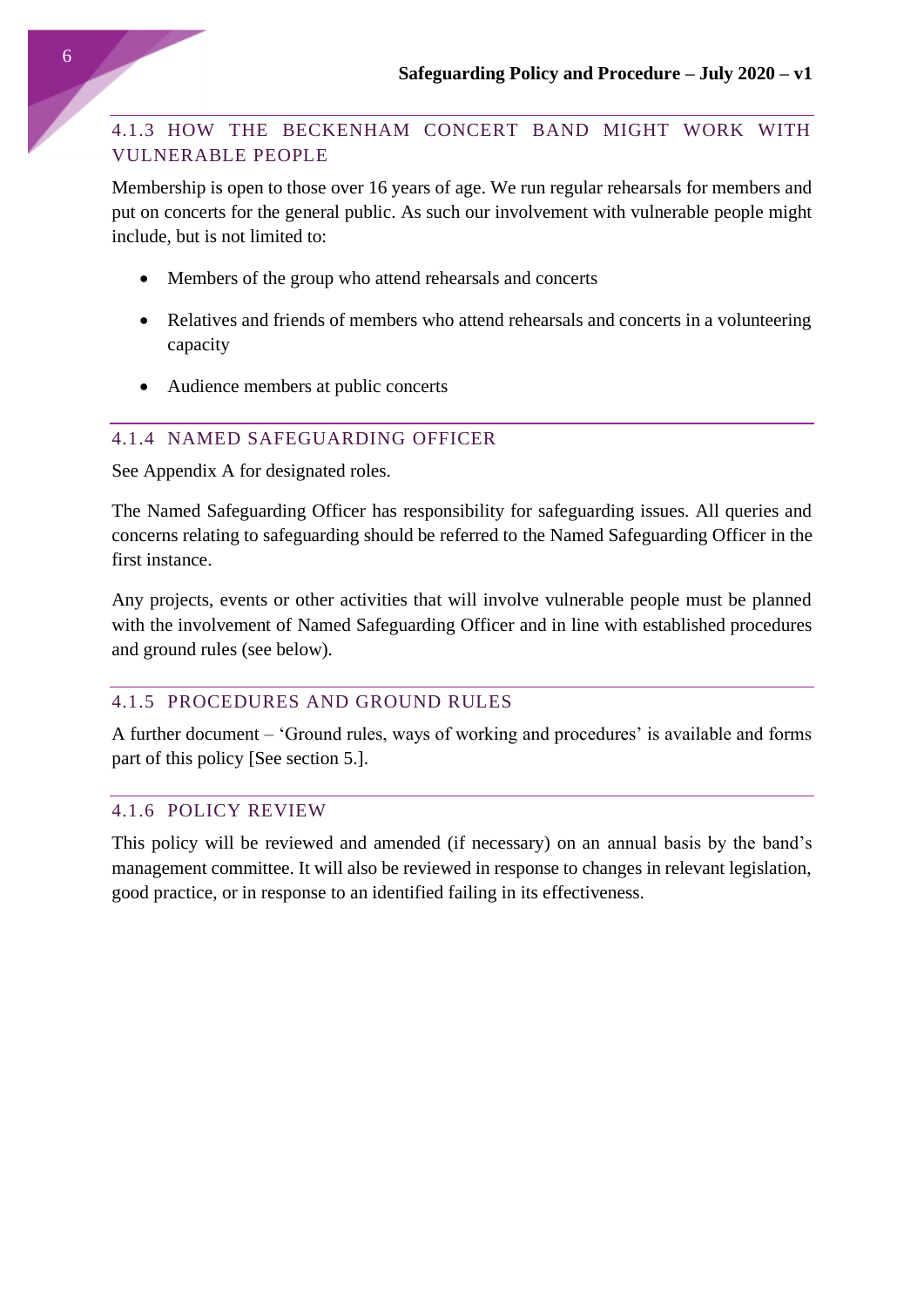## <span id="page-6-0"></span>5. GROUND RULES, WAYS OF WORKING AND PROCEDURES

#### <span id="page-6-1"></span>5.1 OVERVIEW

This document forms part of The Beckenham Concert Band Safeguarding policy

- The policy applies to; all members, staff (whether employees or freelances), volunteers and anyone working on behalf of The Beckenham Concert Band or taking part in The Beckenham Concert Band activities.
- The purpose of this policy is to provide members, staff and volunteers with the overarching principles that guide our approach to the protection of vulnerable people.
- This policy recognises vulnerable people as:
	- o Children up to the age of 16 or young people aged 16-18.
	- o Adults aged over 18 at risk including those defined as vulnerable by the Safeguarding Vulnerable Groups Act 2006; this might include adults with a learning or physical disability, a physical or mental illness, chronic or otherwise, including an addiction to alcohol or drugs, or reduced physical or mental capacity.

This document includes:

- Recruitment practices around safeguarding
- Ground rules and ways for working regarding safeguarding of vulnerable people
- Procedures for raising safeguarding concerns and incidents of abuse
- Procedures for dealing with concerns and incident of abuse

### <span id="page-6-2"></span>5.2 RECRUITMENT PRACTICES AROUND SAFEGUARDING

If an existing or potential new member, staff member or volunteer will be working with vulnerable people as part of The Beckenham Concert Band activities the appropriate level of DBS will be requested before that work is undertaken.

The level of DBS check required will be decided by the committee and in line with DBS rules regarding regulated activity. The results of any check to inform a decision will be used confidentially and in line with The Beckenham Concert Band equal opportunities policy.

## <span id="page-6-3"></span>5.3 GROUND RULES AND WAYS FOR WORKING REGARDING SAFEGUARDING OF VULNERABLE PEOPLE

When The Beckenham Concert Band organises an activity or event where they will be responsible for vulnerable people they will ensure:

• Planning is carried out in line with this policy and procedures.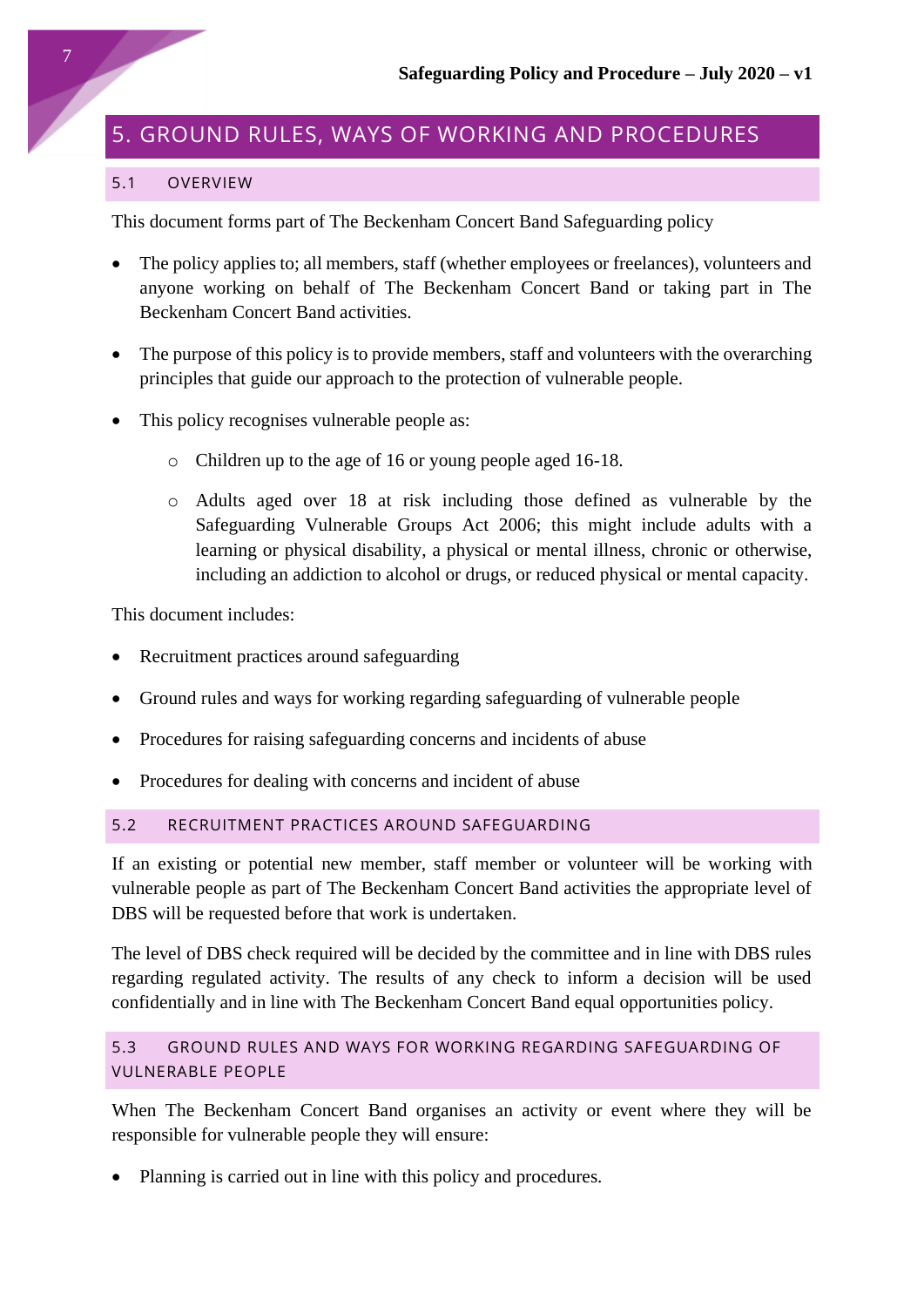- The event is attended by an appropriate number of DBS checked adults this will be a minimum of one but more when practically possible.
- Where practically possible the total number of adults in attendance (not necessarily DBS checked) compared with the total number of children will be in line with the ratio table below - as per Ofsted recommendations.
- There is a main contact for safeguarding on the day this will be an individual who has been DBS checked.
- The main contact has access to emergency contact details and other relevant details (e.g. information about picking up arrangements for vulnerable people).
- That if vulnerable people of different gender will be taking part in activities adults of different gender will be in attendance too.
- A vulnerable person is not be left alone with an adult, unless that adult is DBS checked and carrying out regulated activity.
- Two adults (one DBS checked) should be the last to leave a venue once the activity has finished and will be responsible for ensuring vulnerable people get home safely.

| Childs age | Number of adults | Number of children |
|------------|------------------|--------------------|
| $0 - 2$    |                  | 3                  |
| $2 - 3$    |                  | 4                  |
| $4 - 8$    |                  | 6                  |
| $9-12$     |                  | 8                  |
| $12 - 18$  |                  | 10                 |

Child to adult ratio table

## <span id="page-7-0"></span>5.3.1 WORKING WITH PARENTS/GUARDIANS:

If a vulnerable person wishes to take part in The Beckenham Concert Band activities written permission (email is fine) should be obtained from parents/guardians where appropriate, and before the activity takes place. Written permission should include: emergency contact details of any relevant pick-up arrangements – including permission for another adult to pick up the vulnerable person after the activity has finished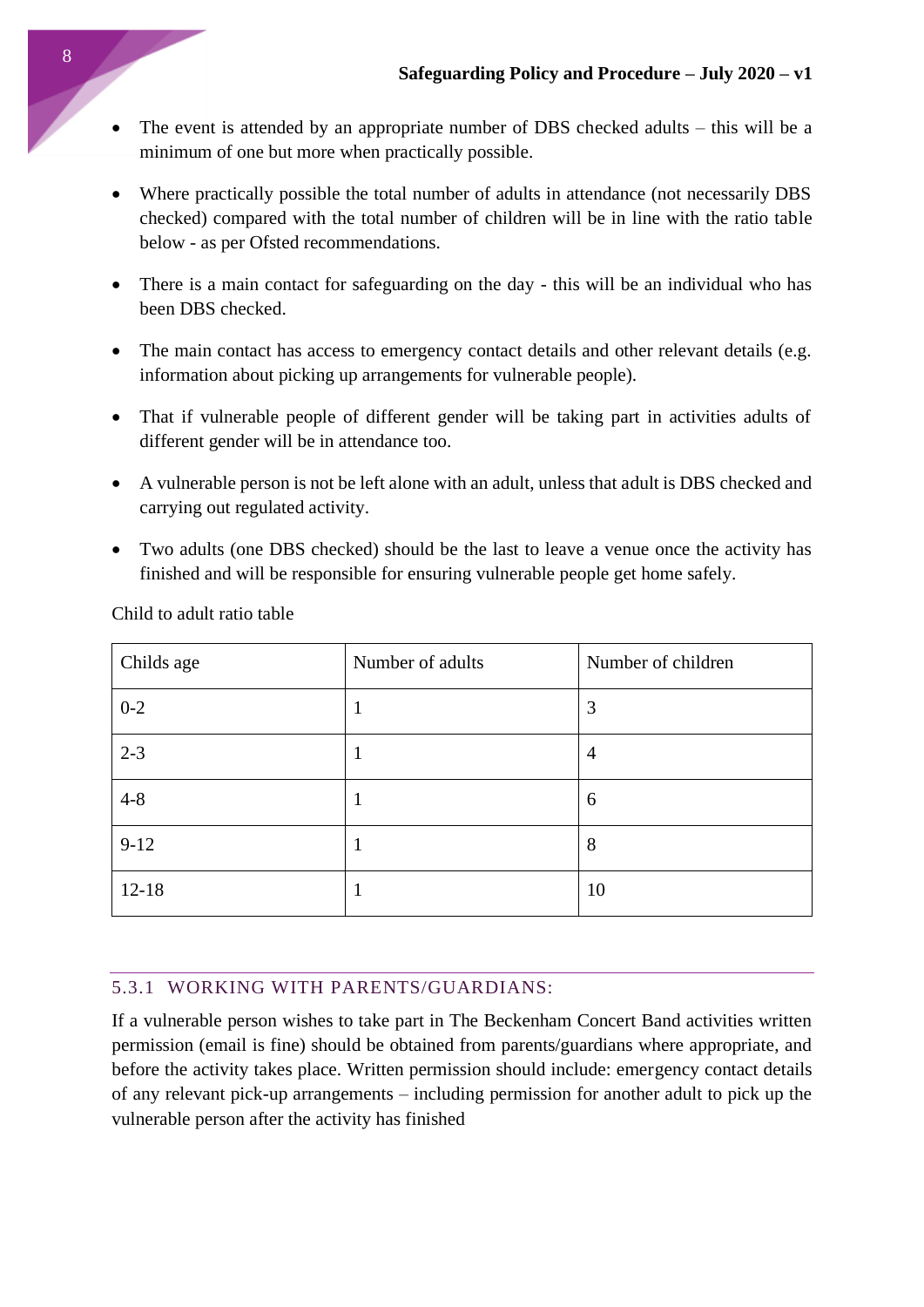## <span id="page-8-0"></span>5.3.2 PROCEDURES FOR RAISING SAFEGUARDING CONCERNS AND INCIDENTS OF ABUSE

- If any member, staff or volunteer in The Beckenham Concert Band witnesses, suspects or is informed of a witnessed or suspected case of abuse they should immediately report it to the Named Safeguarding Officer.
- If the Named Safeguarding Officer is not available, or is involved in or connected to, the abuse, it should be reported to the group chair: See Appendix A or a DBS checked adult: See list at Appendix A.
- If an individual wishes to report an incident of abuse against themselves they should report it to the Named Safeguarding Officer or an individual they trust.

## <span id="page-8-1"></span>5.3.3 PROCEDURES FOR DEALING WITH CONCERNS AND INCIDENTS OF ABUSE

The Named Safeguarding Officer (or person reported in their absence) will first make a decision based on the immediacy of the concern and the following two factors:

- 1. If the vulnerable person is in immediate danger or needs emergency medical attention call the police and/or ambulance service.
- 2. If the person at the centre of the allegation is working with vulnerable persons at the current time – remove them, in a sensitive manner, from direct contact with vulnerable people and follow the procedures below.

If none of the above applies the Named Safeguarding Officer will:

- Make a note of the concerns reported to them.
- Speak with committee members to decide how to handle the reported abuse. Excluding any committee members who are involved in the incident.
- Escalate the report by either:
	- o Raising concerns with the police for serious or possible criminal offences.
	- o Requesting an assessment by the local authority social care department about whether a vulnerable person is in need of protection.
	- o An internal investigation for less serious incidents where they feel internal mediation will be successful.
- Where cases are escalated the committee will cooperate with the police or local authority in dealing with the reported incident.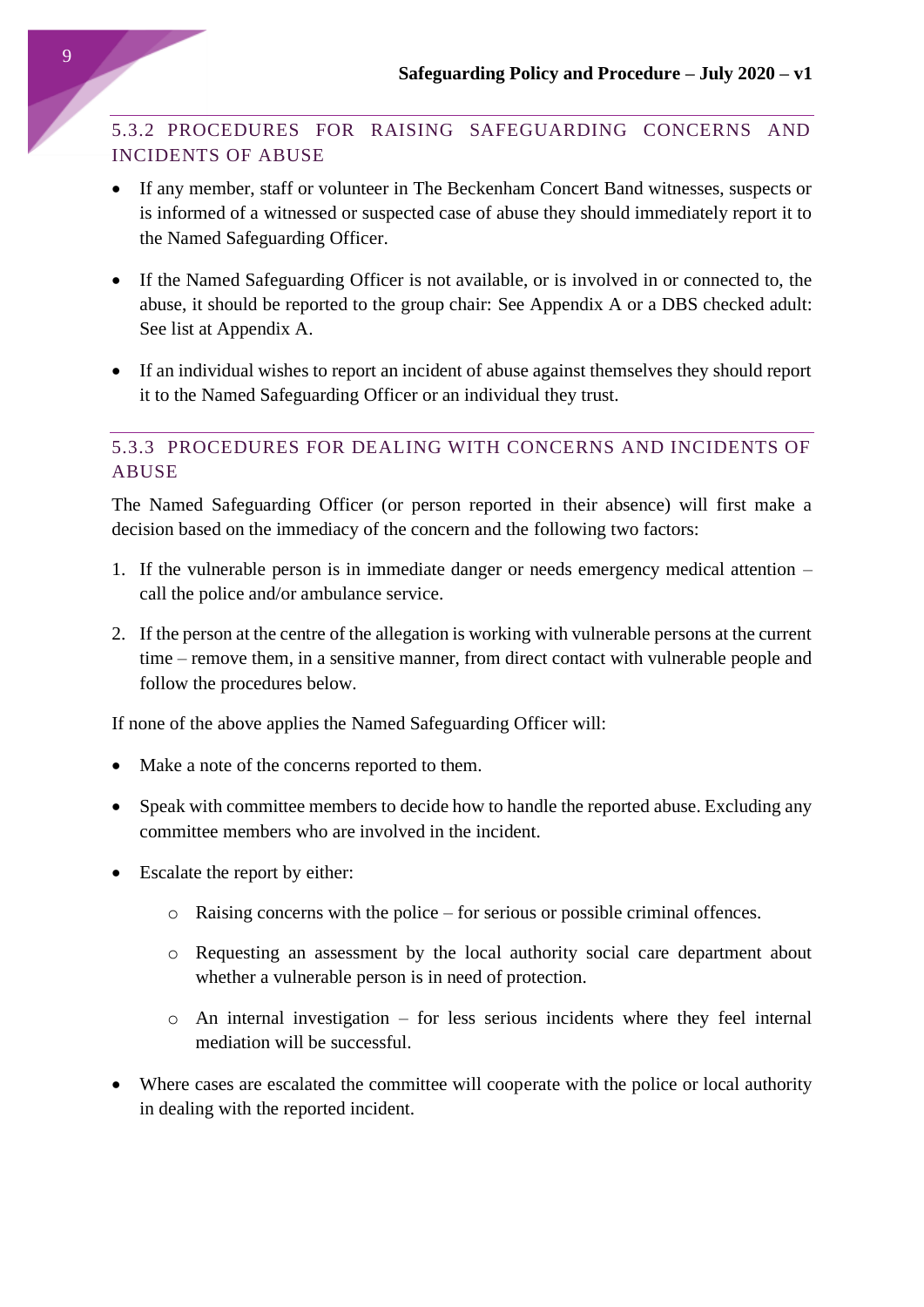- Where an internal investigation takes place, the committee will:
	- o Inform all parties involved of the reported abuse as soon as possible.
	- $\circ$  Inform the family/guardians of the person reported as being abused of the incident.
	- o Arrange separate meetings with both parties within 10 days of the reported incident. A joint meeting may be arranged if appropriate.
		- Both parties should be given the opportunity to bring a friend or representative to the meeting.
		- Meetings will be attended by the Named Safeguarding Officer and at least one other committee member.
		- All parties will also be invited to submit a written statement in advance of the meeting.
	- o Once meetings have taken place the committee will decide on next steps and communicate them to all parties in writing within 5 days. They will be either:
		- Escalate the incident to the relevant authority.
		- Further investigation with established procedures and timelines to work towards a resolution.
		- A decision or resolution.

### <span id="page-9-0"></span>5.3.4 RESOLUTION AND DISCIPLINARY ACTION

- If abuse is found to have taken place any final resolution or decision will be taken in the best interest of the person who has suffered the abuse and the best interests The Beckenham Concert Band.
- Any disciplinary action will be taken in line with The Beckenham Concert Band constitution.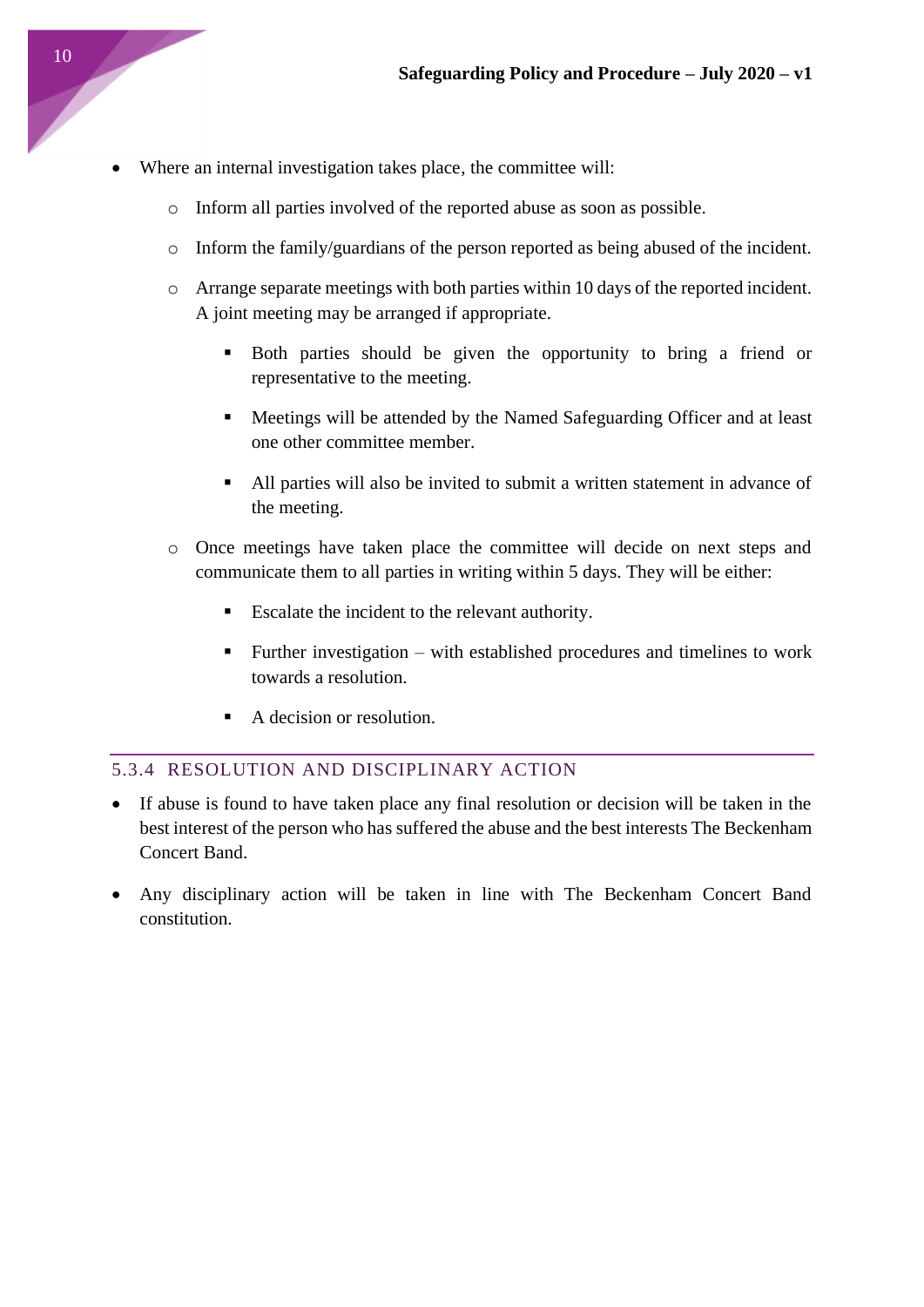## <span id="page-10-0"></span>APPENDIX A

## <span id="page-10-1"></span>A.1 DESIGNATED BAND MEMBERS AND ROLES FOR SAFEGUARDING ACTIVITY

<span id="page-10-2"></span>A.1.1 SAFEGUARDING OFFICER

Julie James

## <span id="page-10-3"></span>A.1.2 MUSICAL DIRECTOR

Matthew O'Keefe

### <span id="page-10-4"></span>A.1.3 CHAIR

David Chapman

## <span id="page-10-5"></span>A.1.4 VULNERABLE PERSON SUPERVISOR

Brian Davies

Suzanne Petty

Louisa Warren